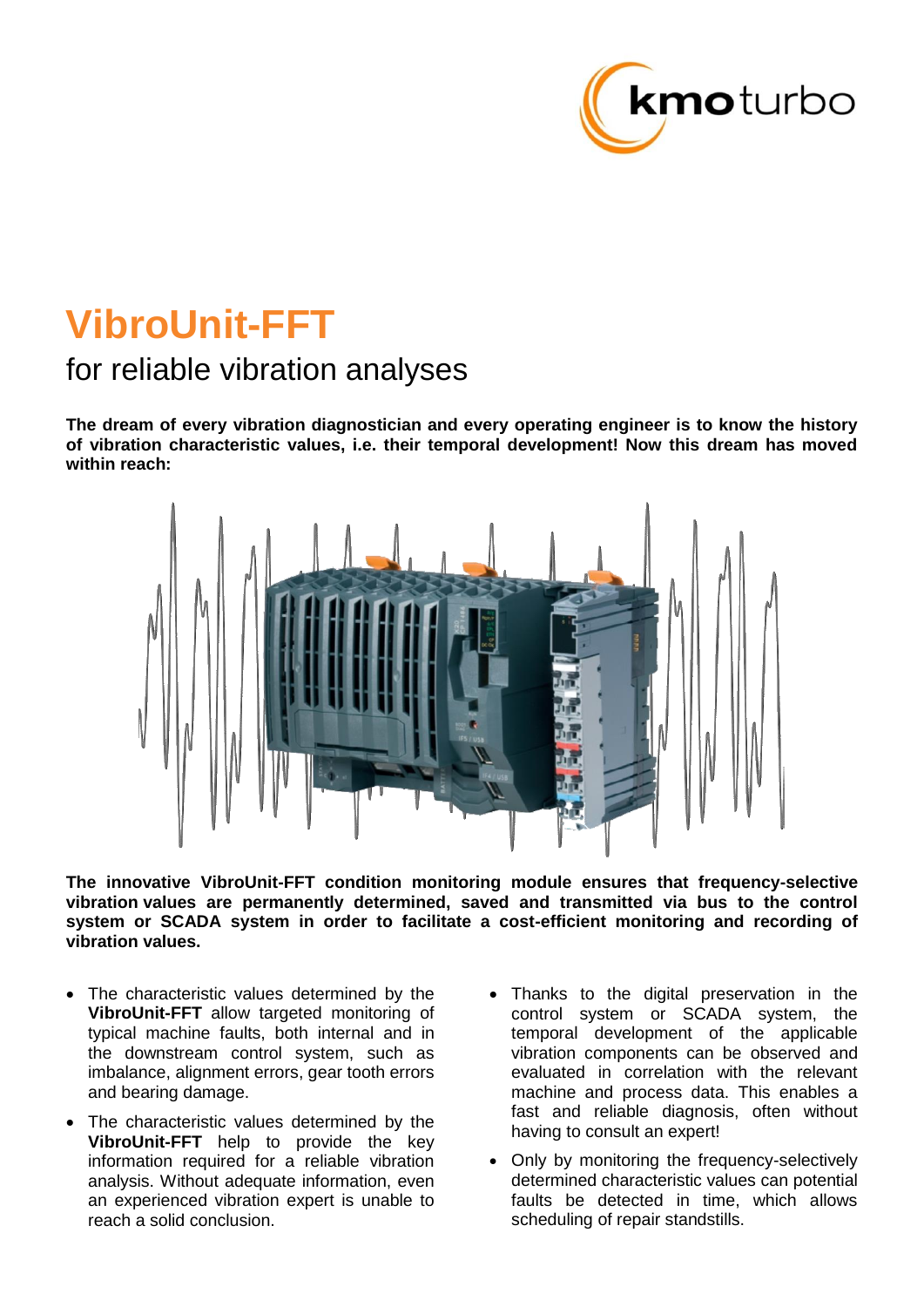#### **Usual Standard**

When it comes to plain bearing mounted turbo machinery, in addition to the bearing points, it is also standard to measure, indicate and monitor, up to 2 MAX limit values, the peak-to-peak value of the shaft vibration with the aid of eddy current sensors. A vibration expert is usually only consulted after the alarm value is exceeded.

Provided that the machine is still operational, the expert compiles frequency spectrums of the individual vibration signals with the aid of a mobile diagnostic device. He then draws conclusions on the probable cause of vibration based on the intensity of the individual frequency components (1x, 2x, 3x and 4x).

Without being able to draw on comparative data relevant to a respective diagnosis, the reliability of the actual diagnosis is not particularly high.

In order to be able to increase the reliability of the vibration diagnoses, a prudent operator ensures that his rotating equipment is checked at regular intervals. Frequency-selective values are determined and saved with the aid of a mobile analyzer.

Predictive maintenance based on permanently determined frequency-selective vibration characteristic values has hardly been put into practice up to now, which is due to higher costs.



*Every turbo machine vibrates; therefore, monitoring vibrations as a basis for the assessment of machine conditions has become an established practice.*

#### **The Next Generation of Continuous Condition Monitoring**

**VibroUnit-FFT,** the innovative condition monitoring module from **kmo turbo**, breaks new ground by establishing a basis that now makes comprehensive frequency-selective 24/7 online monitoring economically viable.

**VibroUnit-FFT** is installed parallel to an existing vibration measurement system, no matter whether the existing system is a monitor or a transmitter. This is a modular system that can be expanded up to 16 channels.

The raw vibration signals (buffered out) from oscillators, transmitters or monitors are sampled and analyzed. **VibroUnit-FFT** permanently calculates a frequency spectrum and determines characteristic values from up to 8 predefined frequency bands per channel. These characteristic values are entered into an internal ring memory.

The data can be forwarded to the existing control system or SCADA system via Ethernet or Profibus

in order to facilitate indication, monitoring, correlation with the process data and external archiving. This opens up completely new possibilities:

- Up to now, the control system or monitoring system has only monitored the sum signal of the vibration. **VibroUnit-FFT** now also enables individual and intelligent monitoring of frequency-selective characteristic values.
- **VibroUnit-FFT** not only analyzes the rotary frequency components, but also the typical frequencies that develop due to faulty assembly, alignment errors, lubrication or cooling problems, gearing damage, bearing instability, clearance excitation, local rubbing (hot-spot) or due to foundation vibration.
- The development of individual vibration components can, in conjunction with relevant machine data, be analyzed for diagnostic purposes.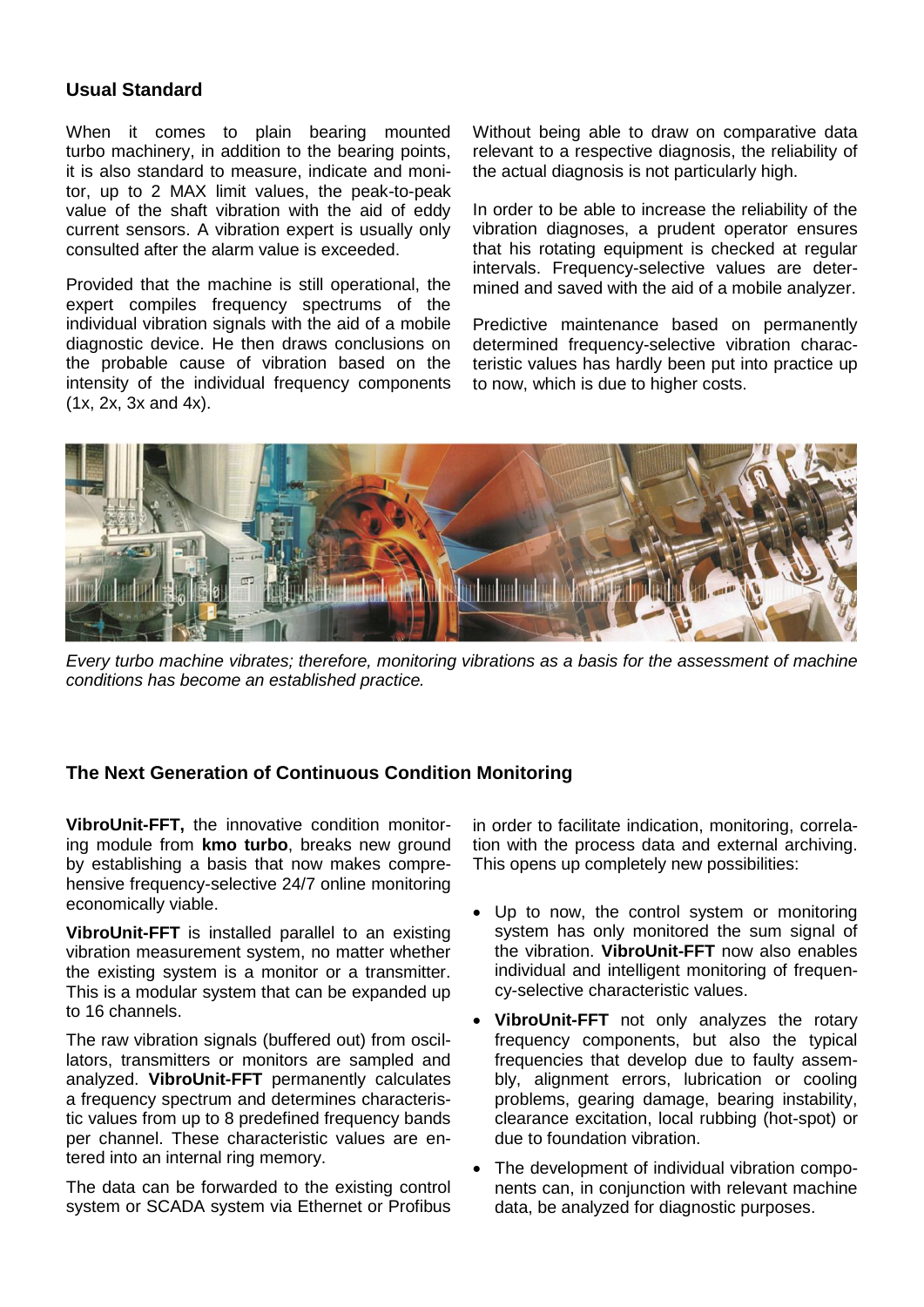#### **Diagnosis-Relevant Frequencies**

Up to 8 frequency bands can be freely defined per channel. When monitoring variable speed rotors, the predefined frequency bands are automatically adjusted to suit the respective speed.

Recommended and factory-set values:

- Band 1: rotary frequency
- Band 2: 2x rotary frequency
- Band 3: 3x rotary frequency
- Band 4: 4x rotary frequency
- Band 5: 35-55% of rotary frequency (bearing instability)

Band 6: known resonance frequency  $\pm 5\%$ 

Examples of further revealing frequencies:

- Frequency of parallel running rotors
- Frequency of the drive motor
- Frequency of the pump drive
- Frequency of adjacent units
- …



#### **Installation and Commissioning**

Minimal wiring effort required: ICA staff connects a cable from the **VibroUnit-FFT** to the buffered out (raw signal) of the oscillator or the monitor and connects the module via bus with the control system.

The basis configuration is limited to entering a single value, namely the operating speed, via an intuitively operable input mask.





 *VibroUnit-FFT with 4-channel module VibroUnit-FFT with 8-channel module (remote)*